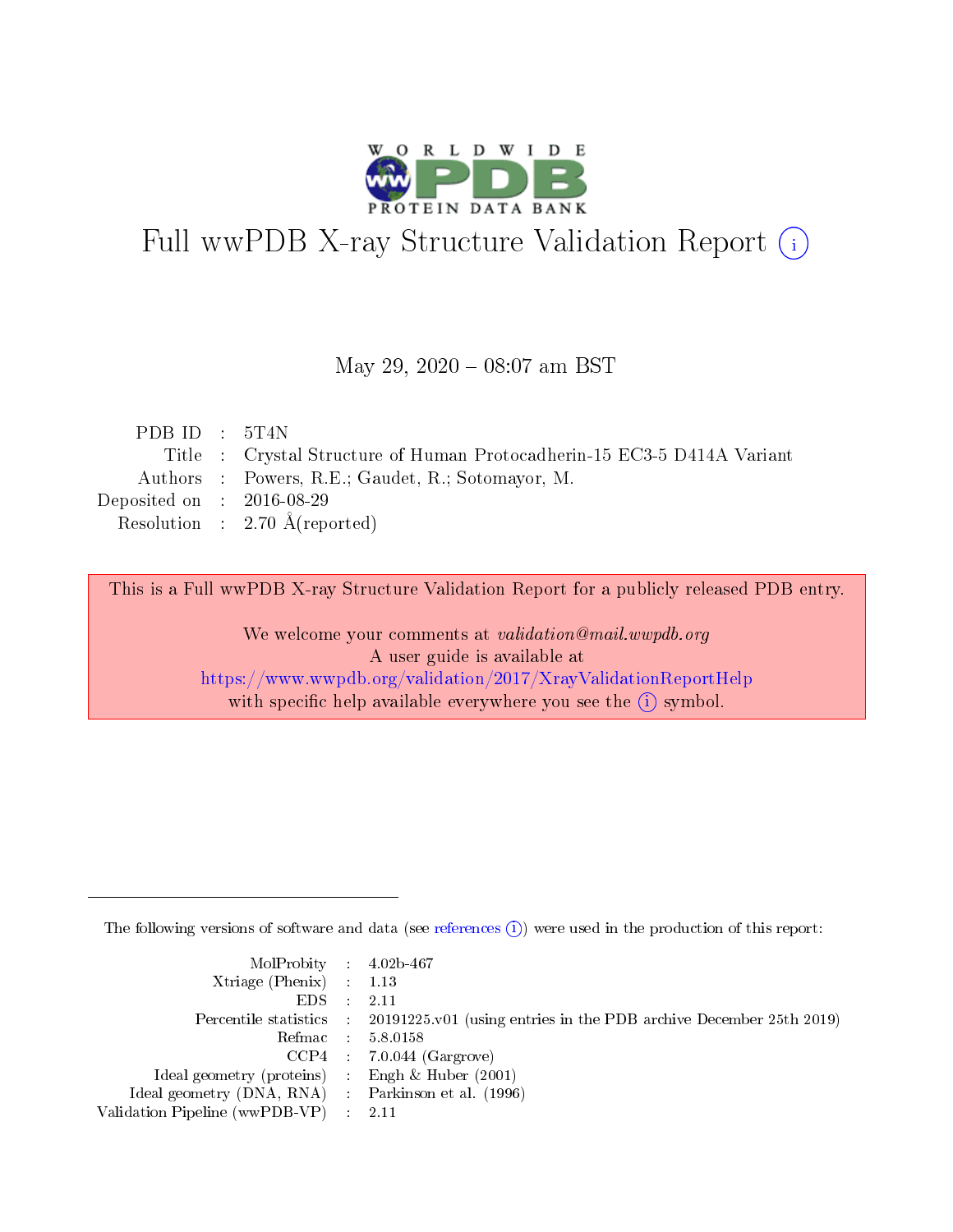# 1 [O](https://www.wwpdb.org/validation/2017/XrayValidationReportHelp#overall_quality)verall quality at a glance  $(i)$

The following experimental techniques were used to determine the structure: X-RAY DIFFRACTION

The reported resolution of this entry is 2.70 Å.

Percentile scores (ranging between 0-100) for global validation metrics of the entry are shown in the following graphic. The table shows the number of entries on which the scores are based.



| Metric                | Whole archive<br>$(\#\text{Entries})$ | Similar resolution<br>$(\#\text{Entries},\,\text{resolution}\,\,\text{range}(\textup{\AA}))$ |
|-----------------------|---------------------------------------|----------------------------------------------------------------------------------------------|
| $R_{free}$            | 130704                                | $2808(2.70-2.70)$                                                                            |
| Clashscore            | 141614                                | $3122(2.70-2.70)$                                                                            |
| Ramachandran outliers | 138981                                | $3069(2.70-2.70)$                                                                            |
| Sidechain outliers    | 138945                                | $3069(2.70-2.70)$                                                                            |
| RSRZ outliers         | 127900                                | $2737(2.70-2.70)$                                                                            |

The table below summarises the geometric issues observed across the polymeric chains and their fit to the electron density. The red, orange, yellow and green segments on the lower bar indicate the fraction of residues that contain outliers for  $>=3, 2, 1$  and 0 types of geometric quality criteria respectively. A grey segment represents the fraction of residues that are not modelled. The numeric value for each fraction is indicated below the corresponding segment, with a dot representing fractions  $\epsilon=5\%$  The upper red bar (where present) indicates the fraction of residues that have poor fit to the electron density. The numeric value is given above the bar.

| Mol | Chain | $\vert$ Length | Quality of chain |    |
|-----|-------|----------------|------------------|----|
|     |       | 365            | 3%<br>89%        | 7% |
|     |       | 365            | %<br>91%         | 5% |

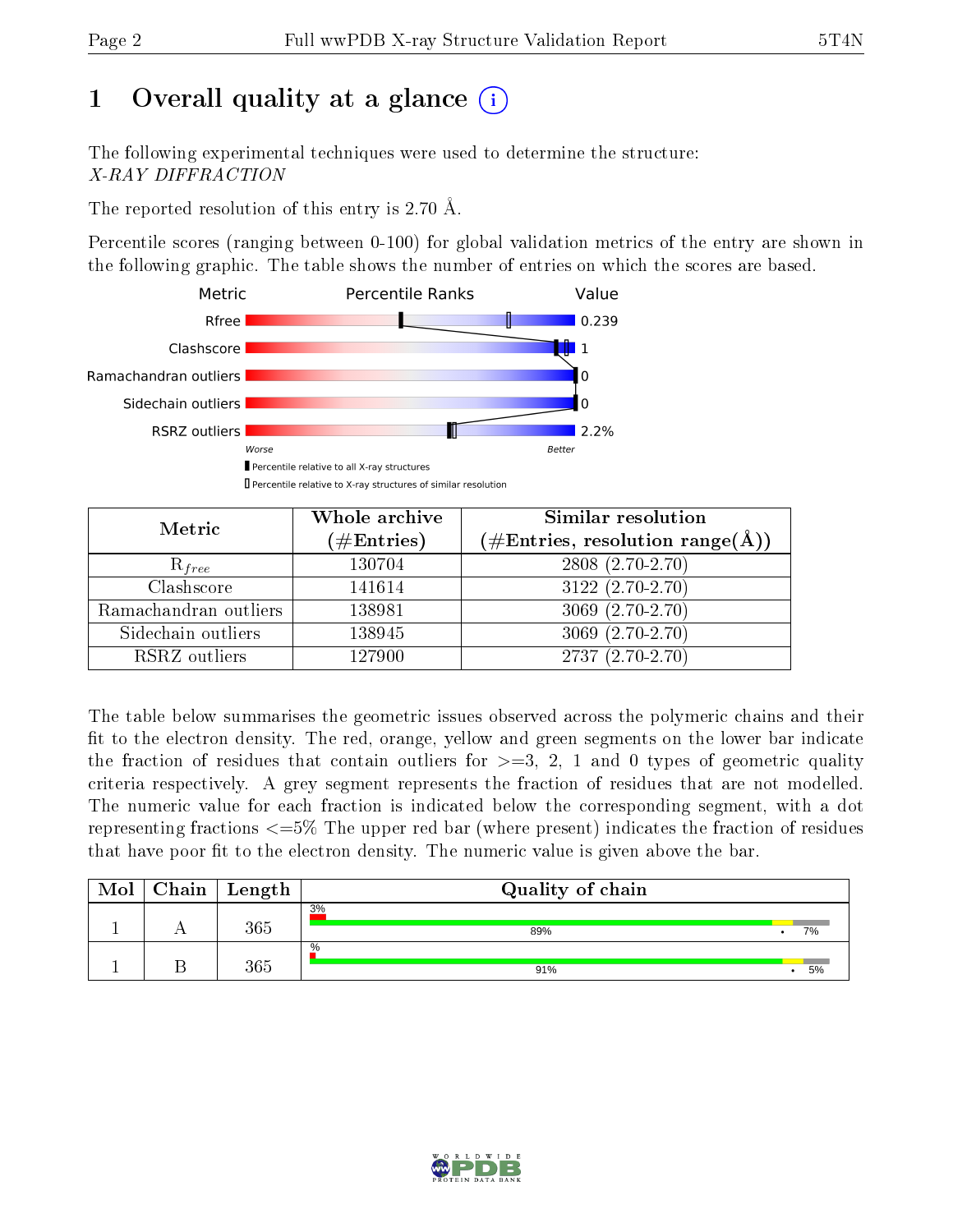# 2 Entry composition (i)

There are 4 unique types of molecules in this entry. The entry contains 5627 atoms, of which 0 are hydrogens and 0 are deuteriums.

In the tables below, the ZeroOcc column contains the number of atoms modelled with zero occupancy, the AltConf column contains the number of residues with at least one atom in alternate conformation and the Trace column contains the number of residues modelled with at most 2 atoms.

| Mol |     | Chain Residues | Atoms             |           |     |  | $\text{ZeroOcc}$   AltConf   Trace |  |  |
|-----|-----|----------------|-------------------|-----------|-----|--|------------------------------------|--|--|
|     |     | 338            |                   | Total C N |     |  |                                    |  |  |
|     |     |                | 2646 1687 427 523 |           |     |  |                                    |  |  |
|     | 346 |                | Total C N O S     |           |     |  |                                    |  |  |
|     |     |                | 2708 1726 439     |           | 534 |  |                                    |  |  |

Molecule 1 is a protein called Protocadherin-15.

| Chain              | Residue | Modelled                  | Actual         | Comment               | Reference                         |
|--------------------|---------|---------------------------|----------------|-----------------------|-----------------------------------|
| А                  | 239     | <b>MET</b>                |                | initiating methionine | Q96QU1<br><b>UNP</b>              |
| A                  | 240     | <b>ALA</b>                | ÷,             | expression tag        | Q96QU1<br><b>UNP</b>              |
| A                  | 241     | SER                       | $\overline{a}$ | expression tag        | <b>UNP</b><br>Q96QU1              |
| A                  | 414     | $\rm AL\overline{A}$      | ASP            | engineered mutation   | Q96QU1<br><b>UNP</b>              |
| A                  | 596     | LEU                       | -              | expression tag        | Q96QU1<br><b>UNP</b>              |
| $\overline{\rm A}$ | 597     | GLU                       | ÷              | expression tag        | <b>UNP</b><br>Q96QU1              |
| $\boldsymbol{A}$   | 598     | <b>HIS</b>                | ÷              | expression tag        | Q96QU1<br><b>UNP</b>              |
| А                  | 599     | <b>HIS</b>                | -              | expression tag        | Q96QU1<br><b>UNP</b>              |
| A                  | 600     | <b>HIS</b>                | ÷              | expression tag        | Q96QU1<br><b>UNP</b>              |
| А                  | 601     | $\overline{\mathrm{HIS}}$ | ÷,             | expression tag        | Q96QU1<br><b>UNP</b>              |
| А                  | 602     | <b>HIS</b>                | ÷              | expression tag        | Q96QU1<br><b>UNP</b>              |
| A                  | 603     | <b>HIS</b>                | 4              | expression tag        | Q96QU1<br><b>UNP</b>              |
| B                  | 239     | MET                       | ÷,             | initiating methionine | <b>UNP</b><br>Q96QU1              |
| B                  | 240     | <b>ALA</b>                | ÷              | expression tag        | Q96QU1<br><b>UNP</b>              |
| $\, {\bf B}$       | 241     | <b>SER</b>                |                | expression tag        | Q96QU1<br><b>UNP</b>              |
| $\, {\bf B}$       | 414     | ALA                       | ASP            | engineered mutation   | Q96QU1<br><b>UNP</b>              |
| $\, {\bf B}$       | 596     | <b>LEU</b>                | 4              | expression tag        | Q96QU1<br><b>UNP</b>              |
| B                  | 597     | GLU                       | $\blacksquare$ | expression tag        | Q96QU1<br><b>UNP</b>              |
| $\, {\bf B}$       | 598     | <b>HIS</b>                | ÷              | expression tag        | Q96QU1<br><b>UNP</b>              |
| B                  | 599     | <b>HIS</b>                | ÷,             | expression tag        | $\overline{Q96QU1}$<br><b>UNP</b> |
| $\, {\bf B}$       | 600     | <b>HIS</b>                | -              | expression tag        | Q96QU1<br><b>UNP</b>              |
| B                  | 601     | <b>HIS</b>                | -              | expression tag        | Q96QU1<br><b>UNP</b>              |
| $\boldsymbol{B}$   | 602     | <b>HIS</b>                | ÷,             | expression tag        | Q96QU1<br><b>UNP</b>              |
| B                  | 603     | <b>HIS</b>                |                | expression tag        | Q96QU1<br><b>UNP</b>              |

There are 24 discrepancies between the modelled and reference sequences:

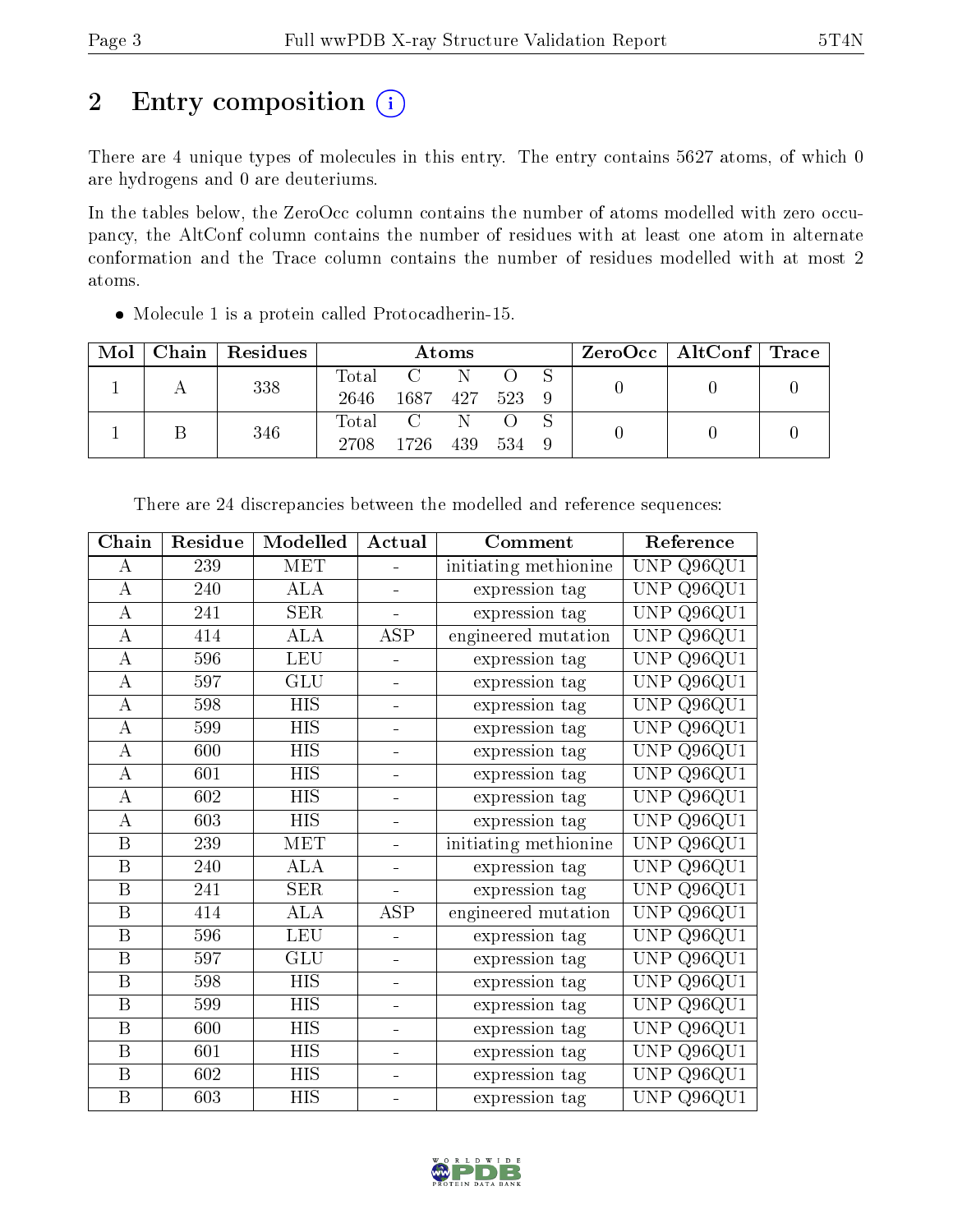Molecule 2 is CALCIUM ION (three-letter code: CA) (formula: Ca).

|  | $Mol$   Chain   Residues | Atoms    | $ZeroOcc \   \ AltConf$ |
|--|--------------------------|----------|-------------------------|
|  |                          | Total Ca |                         |
|  |                          | Total Ca |                         |

Molecule 3 is CHLORIDE ION (three-letter code: CL) (formula: Cl).

|  | $\text{Mol}$   Chain   Residues | Atoms | $^{\shortmid}$ ZeroOcc $\mid$ AltConf $^{\shortmid}$ |  |
|--|---------------------------------|-------|------------------------------------------------------|--|
|  |                                 | Total |                                                      |  |

Molecule 4 is water.

|  | Mol   Chain   Residues | Atoms               | $ZeroOcc \   \$ AltConf |
|--|------------------------|---------------------|-------------------------|
|  | 119                    | Total<br>119<br>119 |                         |
|  | 143                    | Total<br>143<br>143 |                         |

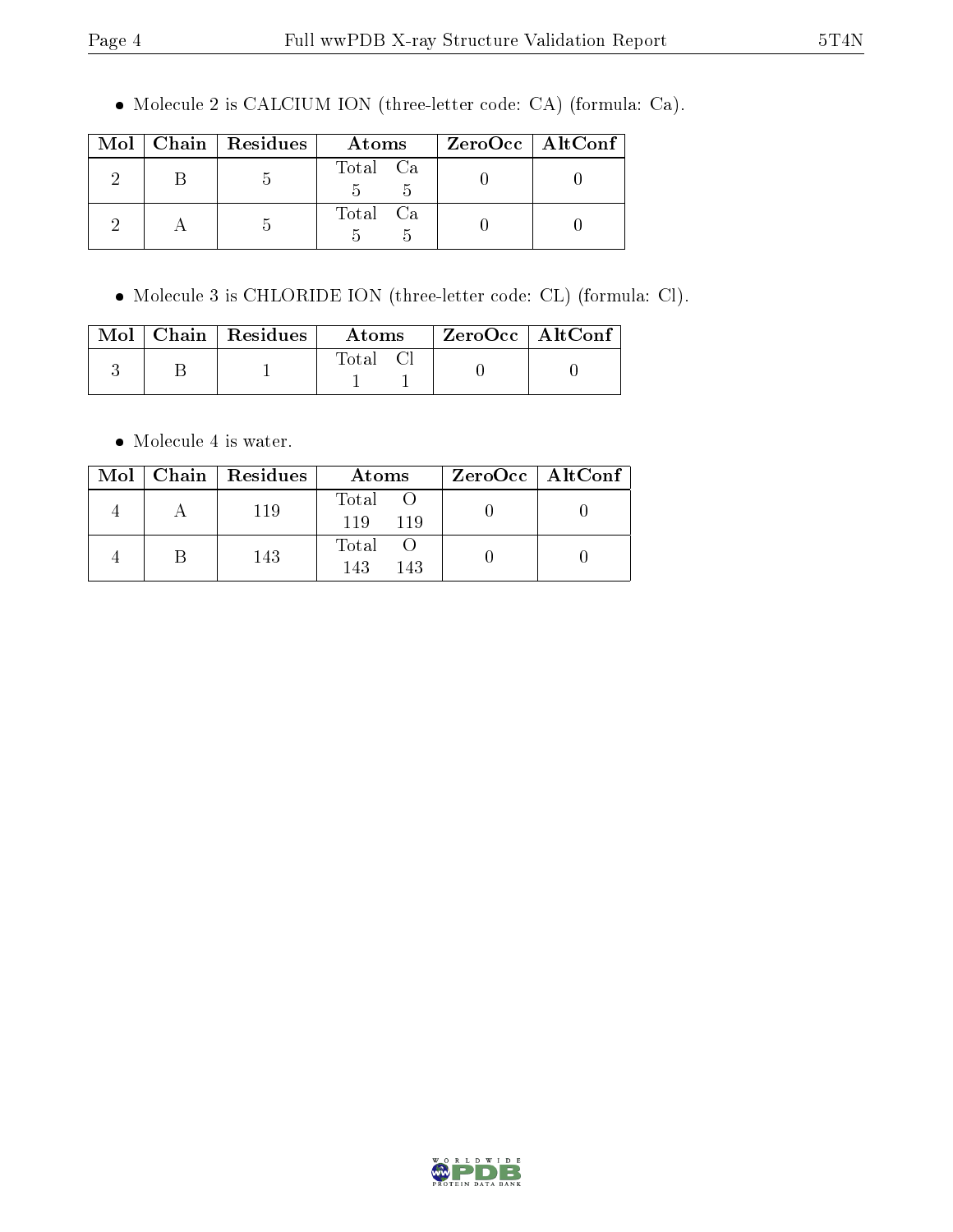$\mathbb{E}$ 

# 3 Residue-property plots  $(i)$

These plots are drawn for all protein, RNA and DNA chains in the entry. The first graphic for a chain summarises the proportions of the various outlier classes displayed in the second graphic. The second graphic shows the sequence view annotated by issues in geometry and electron density. Residues are color-coded according to the number of geometric quality criteria for which they contain at least one outlier: green  $= 0$ , yellow  $= 1$ , orange  $= 2$  and red  $= 3$  or more. A red dot above a residue indicates a poor fit to the electron density (RSRZ  $> 2$ ). Stretches of 2 or more consecutive residues without any outlier are shown as a green connector. Residues present in the sample, but not in the model, are shown in grey.



• Molecule 1: Protocadherin-15

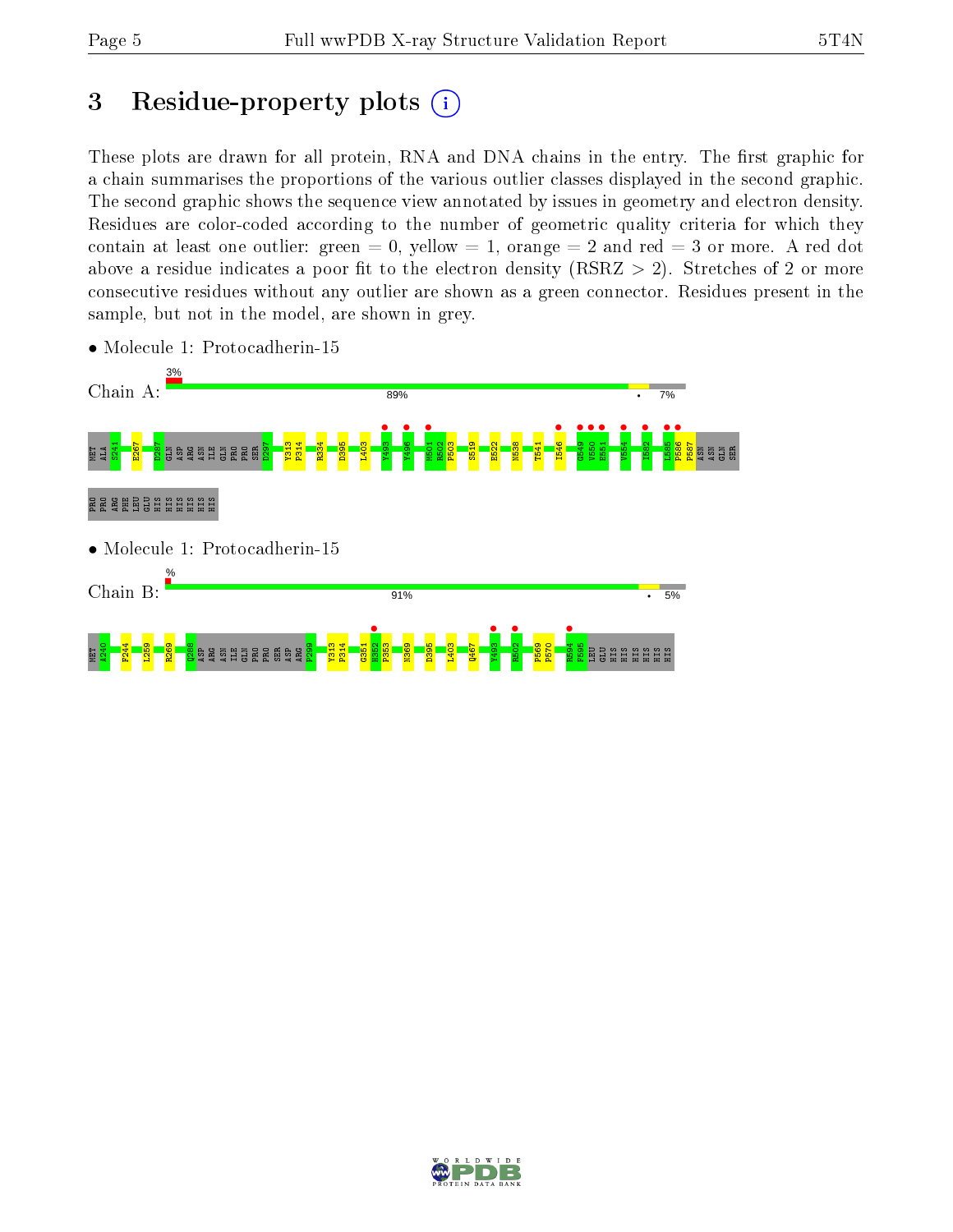# 4 Data and refinement statistics  $(i)$

| Property                                                             | Value                                               | Source     |
|----------------------------------------------------------------------|-----------------------------------------------------|------------|
| Space group                                                          | P 65                                                | Depositor  |
| Cell constants                                                       | $105.66\text{\AA}$<br>$105.66\text{\AA}$<br>193.77Å |            |
| a, b, c, $\alpha$ , $\beta$ , $\gamma$                               | $90.00^\circ$<br>$90.00^\circ$<br>$120.00^{\circ}$  | Depositor  |
| Resolution $(A)$                                                     | 46.38<br>$-2.70$                                    | Depositor  |
|                                                                      | 46.38<br>$-2.70$                                    | <b>EDS</b> |
| % Data completeness                                                  | $95.2(46.38-2.70)$                                  | Depositor  |
| (in resolution range)                                                | 86.7 (46.38-2.70)                                   | <b>EDS</b> |
| $R_{merge}$                                                          | 0.18                                                | Depositor  |
| $\mathrm{R}_{sym}$                                                   | 0.20                                                | Depositor  |
| $\langle I/\sigma(I) \rangle$ <sup>1</sup>                           | $0.21$ (at 2.69Å)                                   | Xtriage    |
| Refinement program                                                   | PHENIX dev 1819                                     | Depositor  |
|                                                                      | 0.202<br>0.239<br>$\sim$                            | Depositor  |
| $R, R_{free}$                                                        | 0.202<br>0.239                                      | DCC        |
| $\mathcal{R}_{free}$ test set                                        | 1107 reflections $(3.31\%)$                         | wwPDB-VP   |
| Wilson B-factor $(A^2)$                                              | 51.9                                                | Xtriage    |
| Anisotropy                                                           | 0.176                                               | Xtriage    |
| Bulk solvent $k_{sol}(e/\mathring{A}^3)$ , $B_{sol}(\mathring{A}^2)$ | 0.30, 47.4                                          | <b>EDS</b> |
| L-test for twinning <sup>2</sup>                                     | $< L >$ = 0.49, $< L2$ = 0.33                       | Xtriage    |
| Estimated twinning fraction                                          | $0.057$ for h,-h-k,-l                               | Xtriage    |
| $F_o, F_c$ correlation                                               | 0.94                                                | <b>EDS</b> |
| Total number of atoms                                                | 5627                                                | wwPDB-VP   |
| Average B, all atoms $(A^2)$                                         | 86.0                                                | wwPDB-VP   |

Xtriage's analysis on translational NCS is as follows: The largest off-origin peak in the Patterson function is  $3.29\%$  of the height of the origin peak. No significant pseudotranslation is detected.

<sup>&</sup>lt;sup>2</sup>Theoretical values of  $\langle |L| \rangle$ ,  $\langle L^2 \rangle$  for acentric reflections are 0.5, 0.333 respectively for untwinned datasets, and 0.375, 0.2 for perfectly twinned datasets.



<span id="page-5-1"></span><span id="page-5-0"></span><sup>1</sup> Intensities estimated from amplitudes.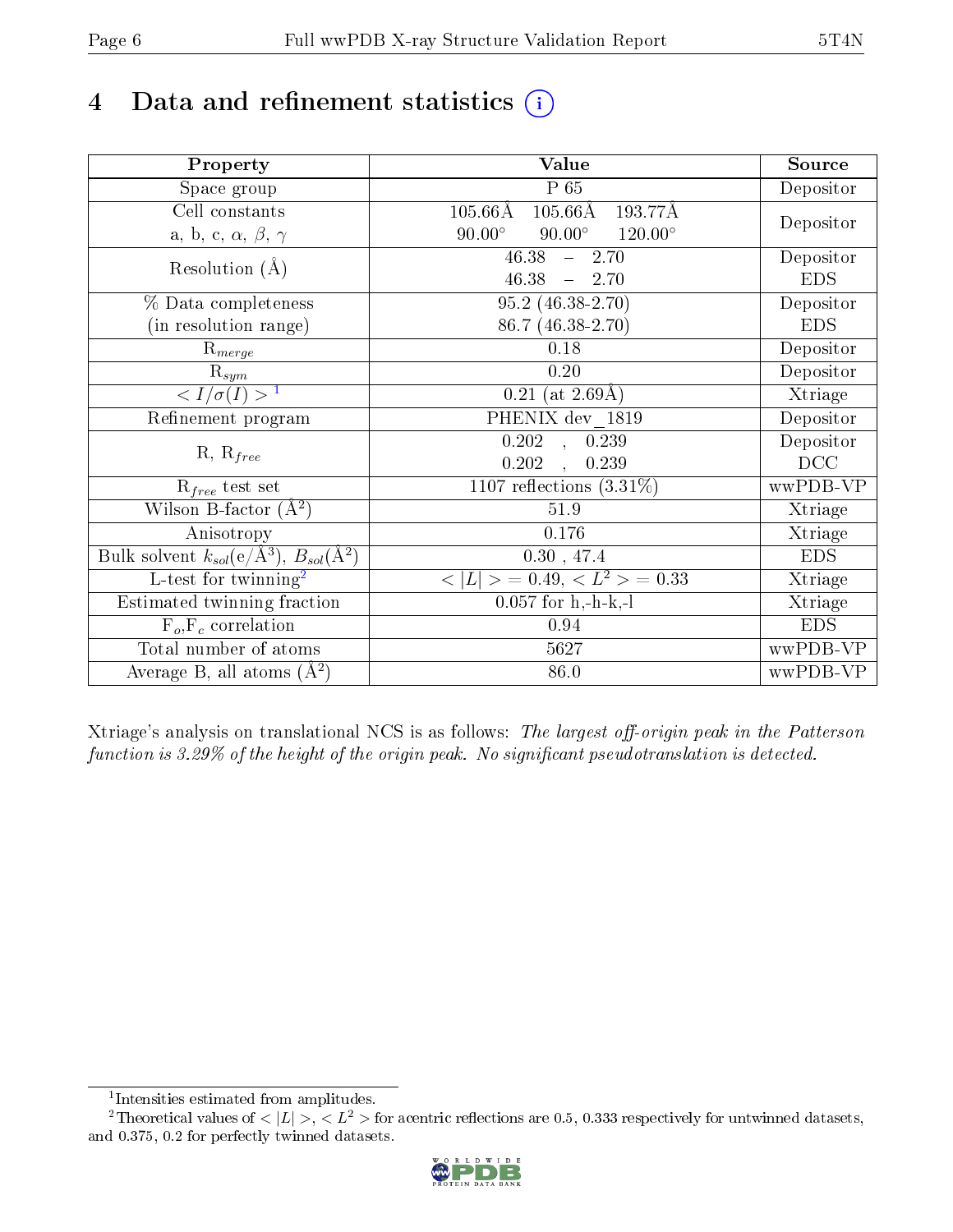# 5 Model quality  $(i)$

# 5.1 Standard geometry  $(i)$

Bond lengths and bond angles in the following residue types are not validated in this section: CA, CL

The Z score for a bond length (or angle) is the number of standard deviations the observed value is removed from the expected value. A bond length (or angle) with  $|Z| > 5$  is considered an outlier worth inspection. RMSZ is the root-mean-square of all Z scores of the bond lengths (or angles).

| Mol | Chain |             | Bond lengths | Bond angles |             |  |
|-----|-------|-------------|--------------|-------------|-------------|--|
|     |       | <b>RMSZ</b> | $\# Z  > 5$  | RMSZ        | $\# Z  > 5$ |  |
|     |       | 0.22        | 0/2709       | 0.43        | 0/3715      |  |
|     |       | 0.23        | 0/2774       | 0.43        | 0/3804      |  |
| ΔĦ  | A 11  | 0.23        | 5483         | 0.43        | 7519        |  |

There are no bond length outliers.

There are no bond angle outliers.

There are no chirality outliers.

There are no planarity outliers.

### $5.2$  Too-close contacts  $(i)$

In the following table, the Non-H and H(model) columns list the number of non-hydrogen atoms and hydrogen atoms in the chain respectively. The H(added) column lists the number of hydrogen atoms added and optimized by MolProbity. The Clashes column lists the number of clashes within the asymmetric unit, whereas Symm-Clashes lists symmetry related clashes.

| Mol |      |      | $\boxed{\text{Chain} \mid \text{Non-H} \mid \text{H}(\text{model})}$ | H(added) | Clashes   Symm-Clashes |
|-----|------|------|----------------------------------------------------------------------|----------|------------------------|
|     |      | 2646 |                                                                      | 2589     |                        |
|     | R    | 2708 |                                                                      | 2647     |                        |
| 6)  |      |      |                                                                      |          |                        |
|     | B    |      |                                                                      |          |                        |
|     | B    |      |                                                                      |          |                        |
|     |      | 119  |                                                                      |          |                        |
|     |      | 143  |                                                                      |          |                        |
|     | A 11 | 5627 |                                                                      | 5236     |                        |

The all-atom clashscore is defined as the number of clashes found per 1000 atoms (including hydrogen atoms). The all-atom clashscore for this structure is 1.

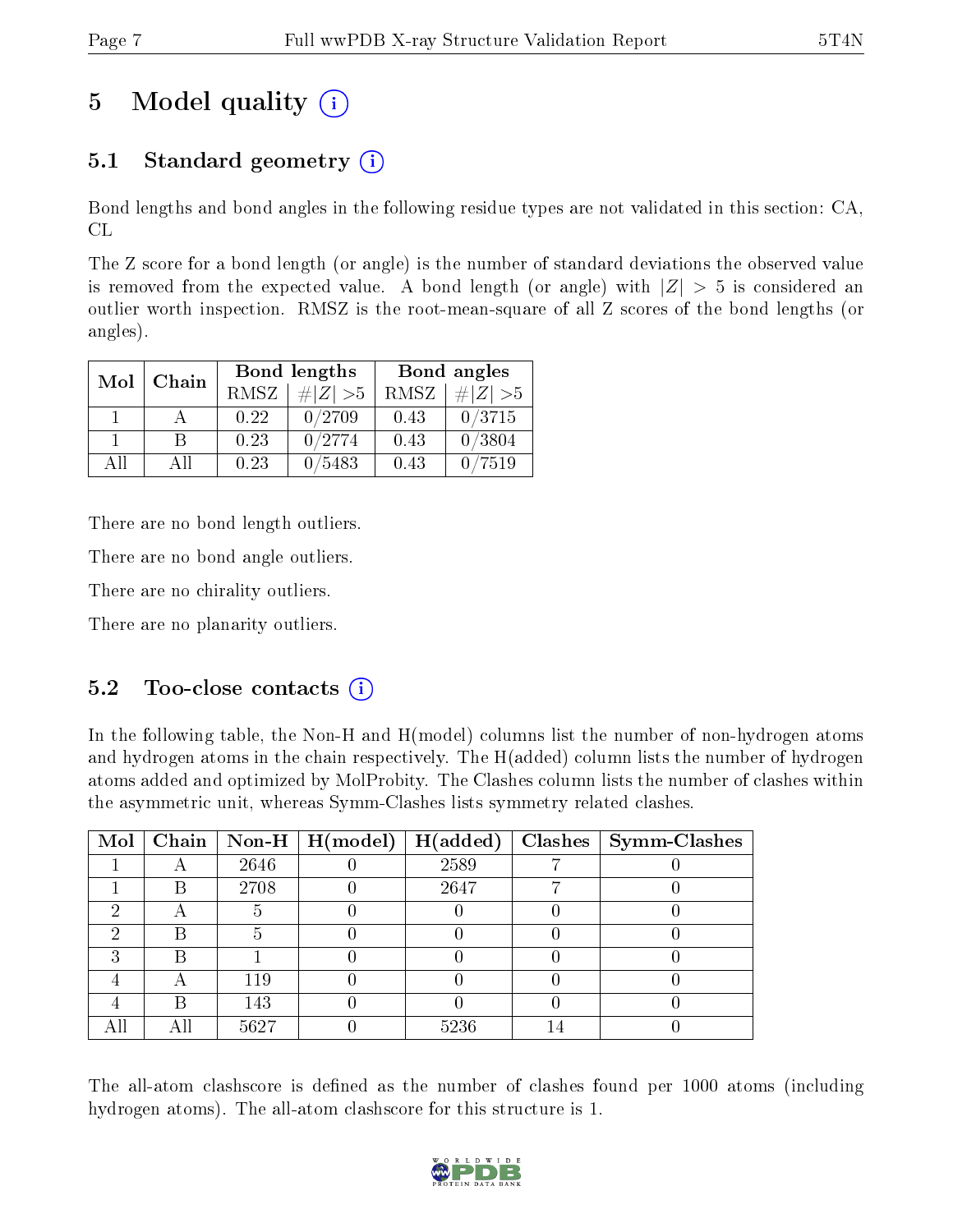| Atom-1             | Atom-2              | Interatomic<br>distance $(A)$ | Clash<br>overlap $(A)$ |  |
|--------------------|---------------------|-------------------------------|------------------------|--|
| 1: A:519: SER: HA  | 1: A:522: GLU:HB2   | 1.93                          | 0.50                   |  |
| 1: A:503:PRO:HA    | 1: A:546: ILE: HB   | 1.94                          | 0.49                   |  |
| 1:B:395:ASP:HB3    | 1:B:403:LEU:HA      | 1.95                          | 0.48                   |  |
| 1: A:313: TYR: CG  | 1: A:314: PRO:HD3   | 2.51                          | 0.45                   |  |
| 1:B:369:ASN:HA     | 1:B:467:GLN:HE22    | 1.82                          | 0.45                   |  |
| 1:A:395:ASP:HB3    | 1:A:403:LEU:HA      | 1.99                          | 0.44                   |  |
| 1:B:269:ARG:HD2    | 1:B:269:ARG:HA      | 1.91                          | 0.44                   |  |
| 1: A:267: GLU:HG3  | 1: A: 334: ARG: H   | 1.84                          | 0.43                   |  |
| 1: B: 313: TYR: CG | 1:B:314:PRO:HD3     | 2.54                          | 0.42                   |  |
| 1: B: 351: GLY: O  | 1:B:353:PRO:HD3     | 2.20                          | 0.41                   |  |
| 1:A:538:ASN:HB3    | 1: A:541:THR:OG1    | 2.20                          | 0.41                   |  |
| 1:B:244:PHE:HB3    | 1:B:259:LEU:HD12    | 2.01                          | 0.41                   |  |
| 1: A:586: PRO:HA   | 1: A:587: PRO:HD3   | 1.90                          | 0.41                   |  |
| 1: B:569: PRO:HA   | 1: B: 570: PRO: HD3 | 1.92                          | 0.40                   |  |

All (14) close contacts within the same asymmetric unit are listed below, sorted by their clash magnitude.

There are no symmetry-related clashes.

### 5.3 Torsion angles (i)

#### 5.3.1 Protein backbone (i)

In the following table, the Percentiles column shows the percent Ramachandran outliers of the chain as a percentile score with respect to all X-ray entries followed by that with respect to entries of similar resolution.

The Analysed column shows the number of residues for which the backbone conformation was analysed, and the total number of residues.

| Mol | Chain | Analysed                      | Favoured |           | Allowed   Outliers   Percentiles |
|-----|-------|-------------------------------|----------|-----------|----------------------------------|
|     |       | $334/365 (92\%)$   325 (97\%) |          | $9(3\%)$  | 100 100                          |
|     | В     | $342/365 (94\%)$ 336 (98\%)   |          | 6 $(2\%)$ | 100                              |
| All | All   | $676/730 (93\%)$ 661 (98\%)   |          | $15(2\%)$ | 100<br>$^{\backprime}$ 100       |

There are no Ramachandran outliers to report.

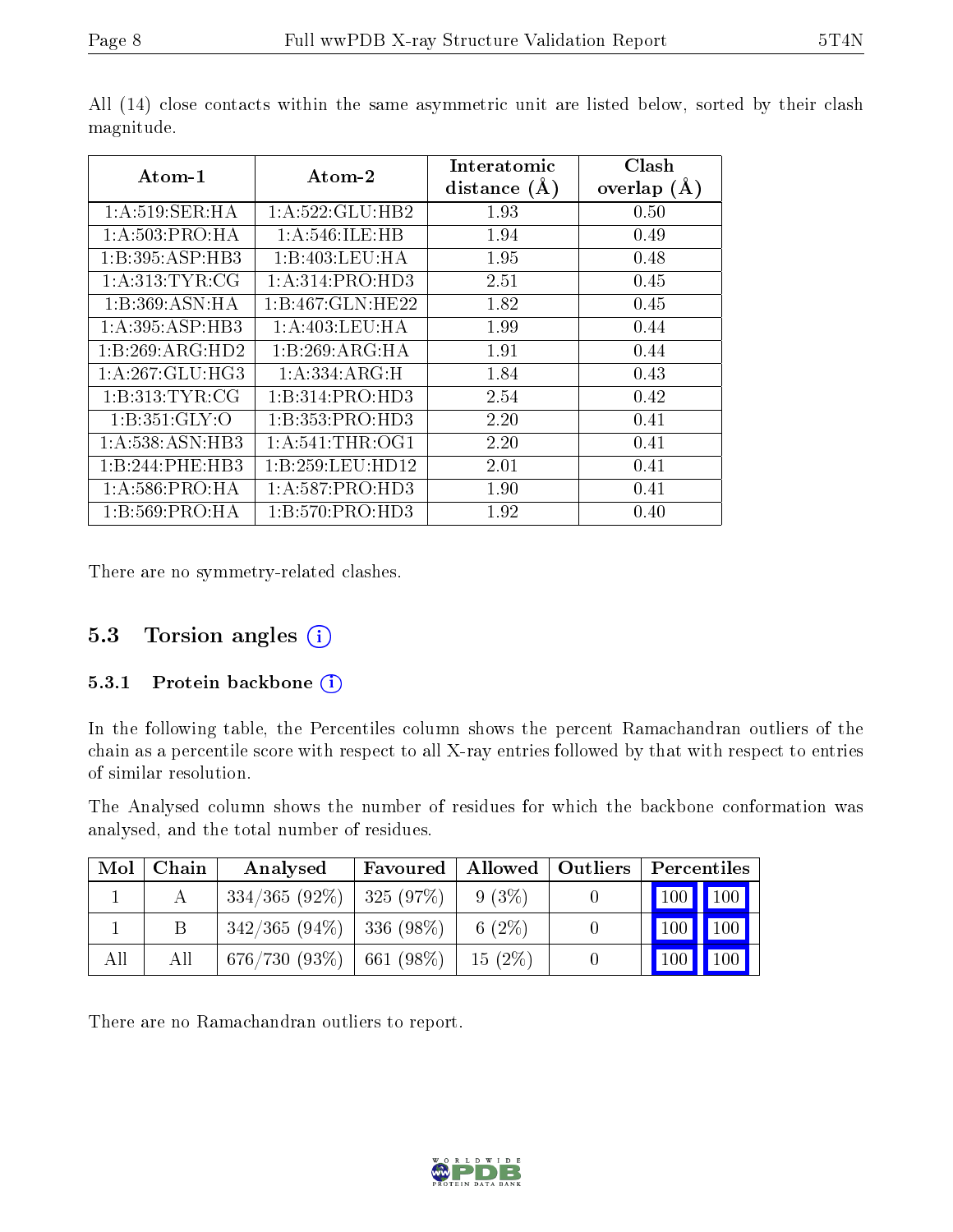#### 5.3.2 Protein sidechains  $(i)$

In the following table, the Percentiles column shows the percent sidechain outliers of the chain as a percentile score with respect to all X-ray entries followed by that with respect to entries of similar resolution.

The Analysed column shows the number of residues for which the sidechain conformation was analysed, and the total number of residues.

|     | $Mol$   Chain | Analysed                       | Rotameric   Outliers   Percentiles |                                 |  |
|-----|---------------|--------------------------------|------------------------------------|---------------------------------|--|
|     |               | $300/326(92\%)$                | $300(100\%)$                       | 100 100                         |  |
|     |               | $307/326$ (94\%)   307 (100\%) |                                    | $\vert$ 100 $\vert$ 100 $\vert$ |  |
| All | All           | $607/652$ (93\%)   607 (100\%) |                                    | $100$ 100                       |  |

There are no protein residues with a non-rotameric sidechain to report.

Some sidechains can be flipped to improve hydrogen bonding and reduce clashes. All (1) such sidechains are listed below:

| Mol | Chain | $\perp$ Res | Lype |
|-----|-------|-------------|------|
|     |       |             |      |

#### 5.3.3 RNA [O](https://www.wwpdb.org/validation/2017/XrayValidationReportHelp#rna)i

There are no RNA molecules in this entry.

### 5.4 Non-standard residues in protein, DNA, RNA chains (i)

There are no non-standard protein/DNA/RNA residues in this entry.

### 5.5 Carbohydrates (i)

There are no carbohydrates in this entry.

### 5.6 Ligand geometry  $(i)$

Of 11 ligands modelled in this entry, 11 are monoatomic - leaving 0 for Mogul analysis.

There are no bond length outliers.

There are no bond angle outliers.

There are no chirality outliers.

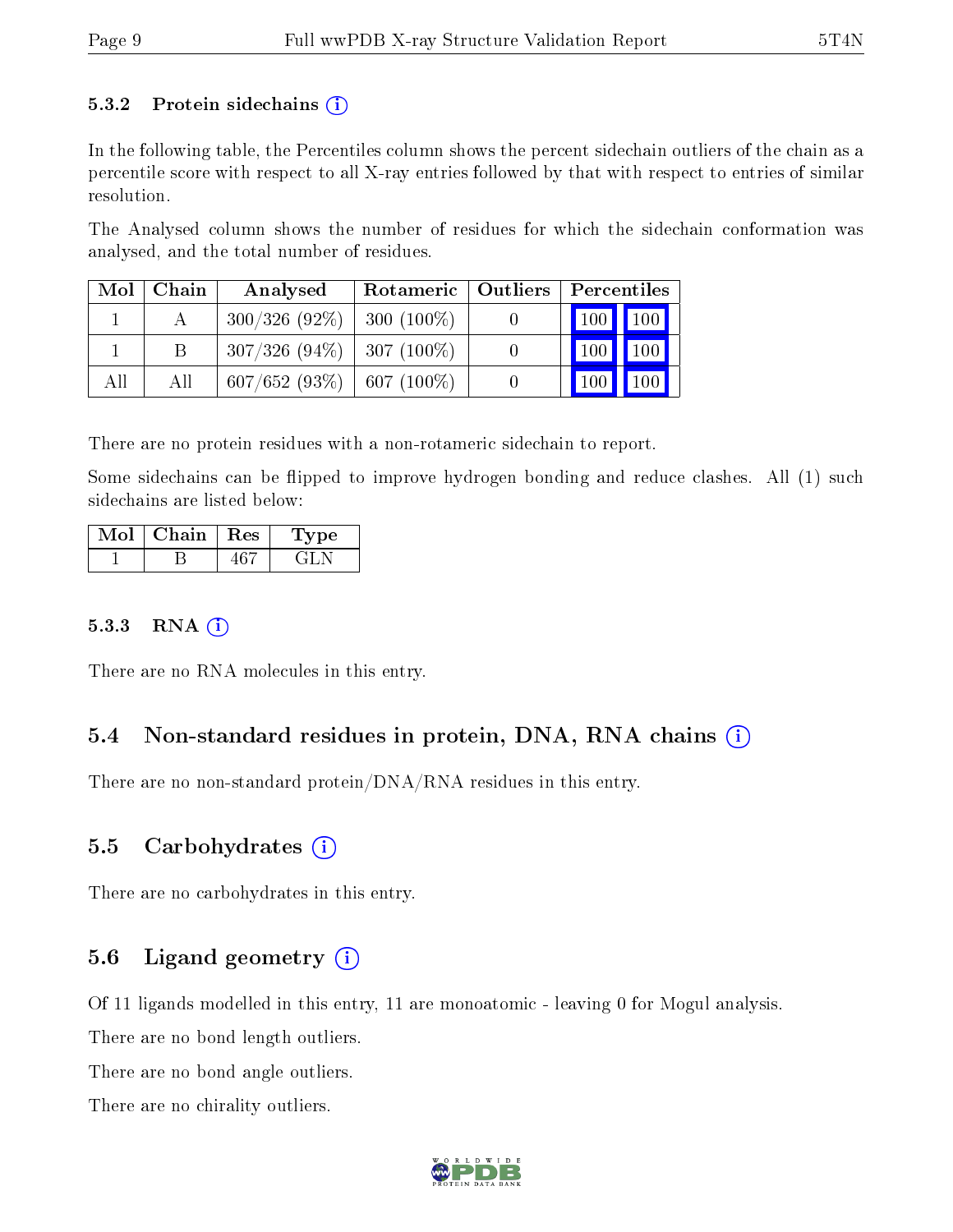There are no torsion outliers.

There are no ring outliers.

No monomer is involved in short contacts.

### 5.7 [O](https://www.wwpdb.org/validation/2017/XrayValidationReportHelp#nonstandard_residues_and_ligands)ther polymers (i)

There are no such residues in this entry.

# 5.8 Polymer linkage issues (i)

There are no chain breaks in this entry.

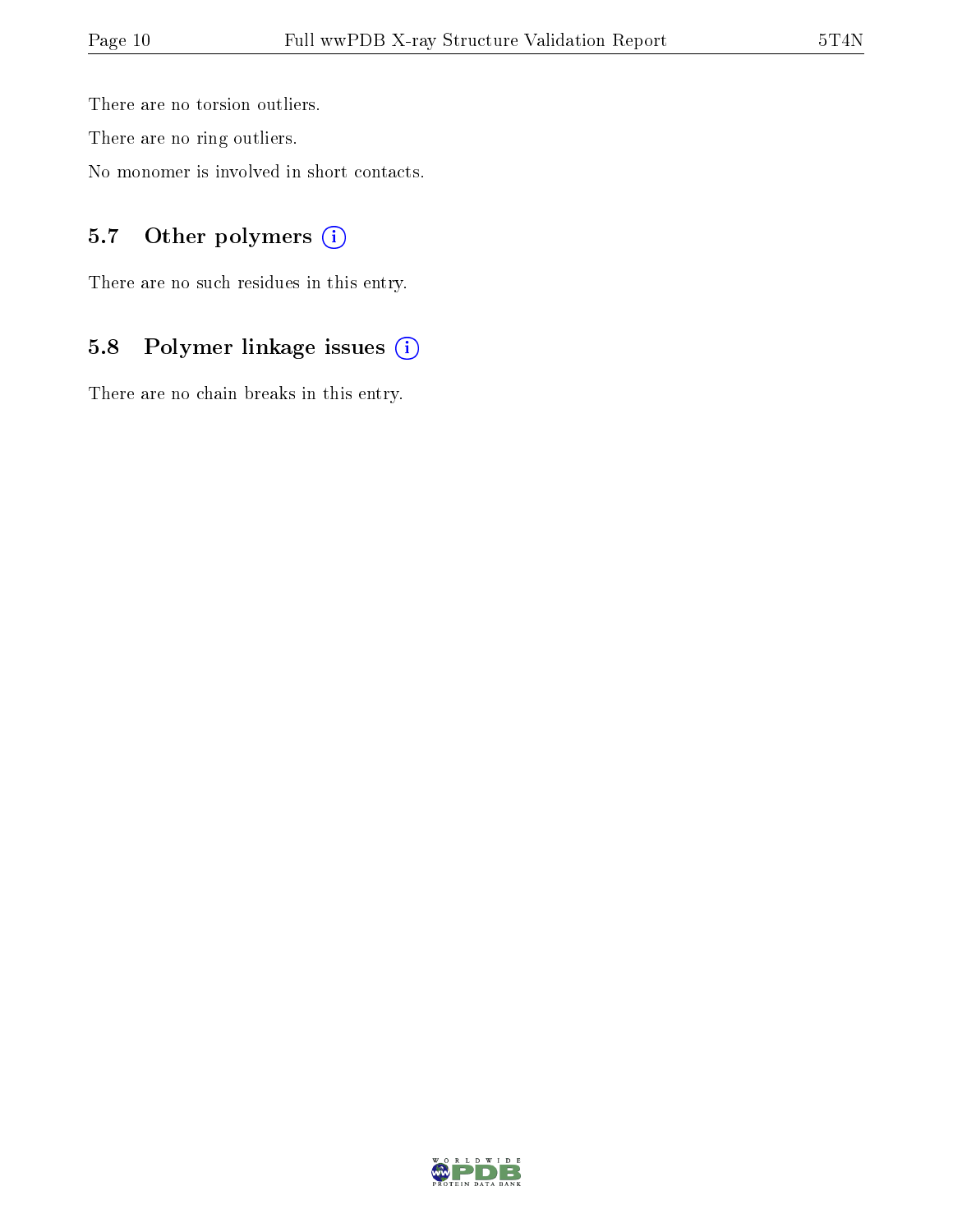# 6 Fit of model and data  $(i)$

# 6.1 Protein, DNA and RNA chains  $(i)$

In the following table, the column labelled  $#RSRZ> 2'$  contains the number (and percentage) of RSRZ outliers, followed by percent RSRZ outliers for the chain as percentile scores relative to all X-ray entries and entries of similar resolution. The OWAB column contains the minimum, median,  $95<sup>th</sup>$  percentile and maximum values of the occupancy-weighted average B-factor per residue. The column labelled ' $Q< 0.9$ ' lists the number of (and percentage) of residues with an average occupancy less than 0.9.

| Mol | Chain | Analysed        | ${ <\hspace{-1.5pt}{\mathrm{RSRZ}} \hspace{-1.5pt}>}$ | # $RSRZ>2$            | $OWAB(A^2)$      | $\rm Q\textcolor{black}{<}0.9$ |
|-----|-------|-----------------|-------------------------------------------------------|-----------------------|------------------|--------------------------------|
|     |       | $338/365(92\%)$ | 0.09                                                  | $11(3\%)$<br>46<br>46 | 57, 80, 143, 172 |                                |
|     |       | $346/365(94\%)$ | $-0.02$                                               | 80 <br>$4(1\%)$ 79    | 55, 77, 135, 179 |                                |
| All | All   | 684/730(93%)    | 0.04                                                  | $15(2\%)$ 62<br>63    | 55, 78, 138, 179 |                                |

All (15) RSRZ outliers are listed below:

| Mol            | ${\rm Chain}$    | Res | Type        | <b>RSRZ</b> |
|----------------|------------------|-----|-------------|-------------|
| $\mathbf 1$    | А                | 554 | <b>VAL</b>  | 4.6         |
| $\mathbf{1}$   | А                | 550 | VAL         | 4.6         |
| $\mathbf{1}$   | $\boldsymbol{A}$ | 585 | <b>LEU</b>  | 4.5         |
| $\mathbf{1}$   | В                | 493 | <b>TYR</b>  | 3.2         |
| $\mathbf{1}$   | А                | 549 | <b>GLY</b>  | 2.5         |
| $\mathbf{1}$   | $\boldsymbol{A}$ | 551 | GLU         | 2.5         |
| $\overline{1}$ | A                | 546 | ILE         | 2.5         |
| $\mathbf{1}$   | B                | 352 | HIS         | 2.4         |
| $\mathbf{1}$   | B                | 502 | $\rm{ARG}$  | 2.4         |
| $\overline{1}$ | $\overline{A}$   | 501 | MET         | 2.4         |
| $\mathbf{1}$   | А                | 586 | PRO         | 2.4         |
| $\mathbf{1}$   | $\boldsymbol{A}$ | 582 | ILE         | 2.3         |
| $\mathbf{1}$   | $\overline{A}$   | 493 | TYR         | 2.2         |
| $\mathbf{1}$   | А                | 496 | TYR         | 2.1         |
| $\mathbf{1}$   | В                | 594 | ${\rm ARG}$ | 2.1         |

# 6.2 Non-standard residues in protein, DNA, RNA chains (i)

There are no non-standard protein/DNA/RNA residues in this entry.

### 6.3 Carbohydrates  $(i)$

There are no carbohydrates in this entry.